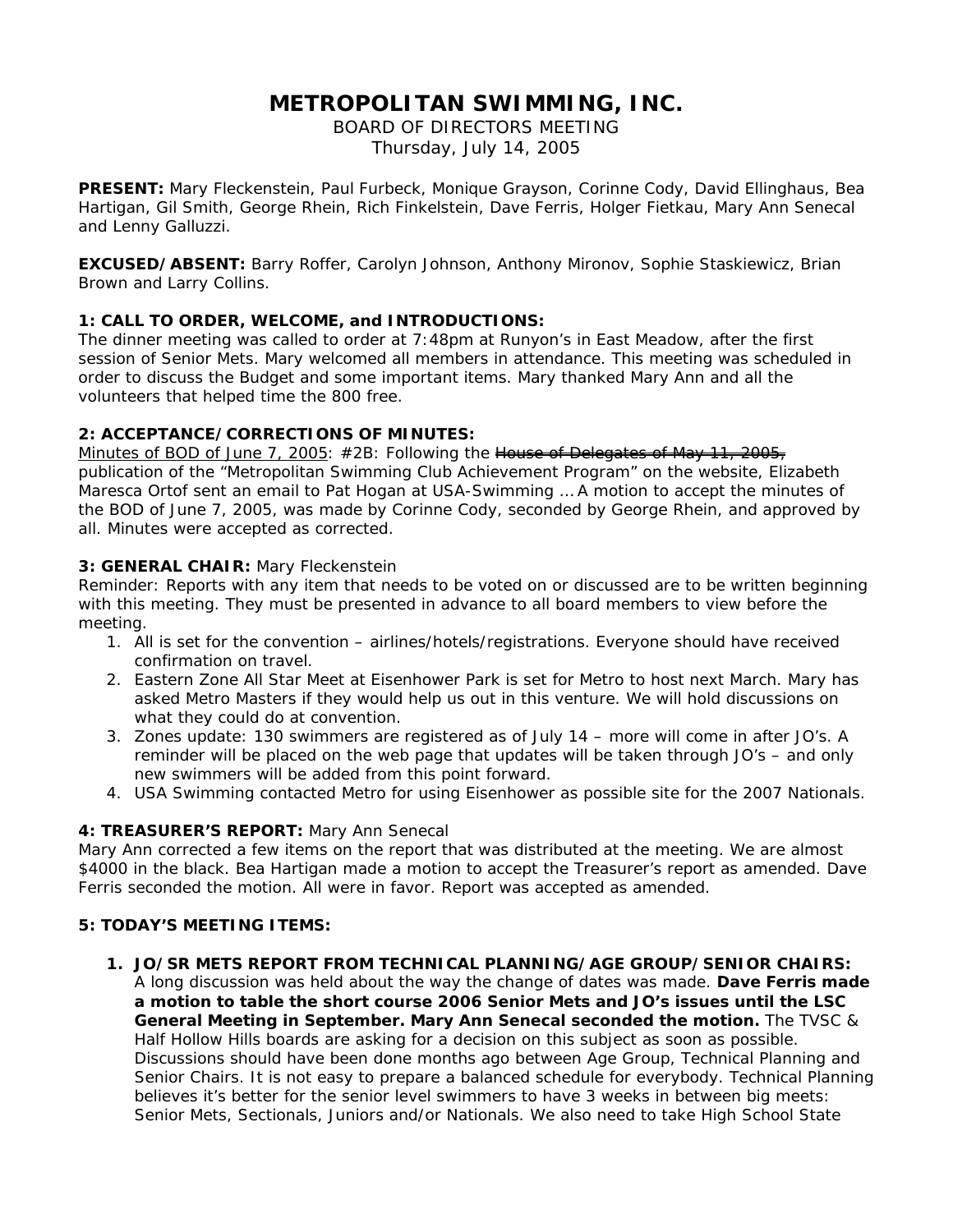meet into consideration (both Speedo Series and High School States are out of LSC in 2006). We all realize that to have a quality meet for Age Group swimmers, we need JO's to be held at Eisenhower Park with trials and finals. We need to propose a schedule that is best for the entire LSC. *Vote on the motion resulted in 6 votes for the motion, 1 opposed and 1 abstention. Motion carries and discussion on the subject is tabled until September.* 

## **2. REPORT OF CLUB DEVELOPMENT PROGRAM MEETING:** George Rhein

Delegates. George said that it was a very productive meeting.

George held a meeting with Len Galluzzi, Bea Hartigan, Dave Ferris and Glenn Stafford. They put together the guidelines for application to request grant. Specific criteria will be put together and included with the team registration packet in September. Forms to apply for a grant will need to be back by October 15. Board will then approve or reject the applications by November 15. Then clubs will have until December 5<sup>th</sup> to explain how the funds will be used. The grants will then be announced at the January House of

# **3. NYAC – EMAIL RE: MEET SANCTION:**

The New York AC sent an email to the Metro Office requesting a sanction to host "The William McCarthy Invitational" at 180 Central Park South on Sunday, October 30, 2005. There are six Metro meets that weekend. *David Ellinghaus made a motion to deny the request for a sanction until the NYAC get their administrative certifications in order.* Bea Hartigan seconded the motion. All members were in favor (except for one abstention). Motion carries.

## **4. BUDGET DISCUSSION/APPROVAL:**

George Rhein presented the budget. Many items were discussed. *Dave Ferris made a motion to accept the proposed budget with the provision that, if budget variances*  are needed, they can be done during the fiscal year. David Ellinghaus seconded the motion. Vote resulted in 6 in favor of the budget, 1 opposed and 1 abstention. Budget is approved. There were a few suggestions to explore the Golden Goggles Dinner Award (where does the money go?). Also George wants to make an investment analysis.

# **5. GUIDELINES FOR VOTING BY EMAIL:**

- First we need a **Proposal or Motion**
- Then the proposal or motion must be **seconded**
- Then there must be an **open discussion within a specific timeline** all members must be involved
- Then the **vote** will take place *voting is limited to the executive board but discussion is open to all board members*. When the vote is called - the following positions are eligible to vote: General Chair, administrative vice chair, senior chair, age group chair, finance chair, coaches' representative, secretary, treasurer, safety, technical planning, senior athlete rep., and junior athlete rep. *All votes will go to the General Chair*. If you do not want your vote to be known to the entire board - then do not copy to all. General Chair will keep the ballots secret as requested. Copies of emails will be saved until so moved to destroy.

### **6: ADDITIONAL REPORTS DISTRIBUTED AT MEETING:**

### **1. Administrative Vice Chair:** Bea Hartigan

- Meet reportsare coming in slowly, many are insufficient
- Have not had the chance to research the Board attendance policy
- The Open Water Championship went well, with a challenging west wind. We have received thank you e-mails from several Masters swimmers – they really make the meet a financial success. We had a large Age Group entry this year, boding well for the future
- There is a fine system in place for "Failure to Hold a Meet". Under that system, Three Village forfeits the sanction fees and owes a sum equal to the fees. Condors and